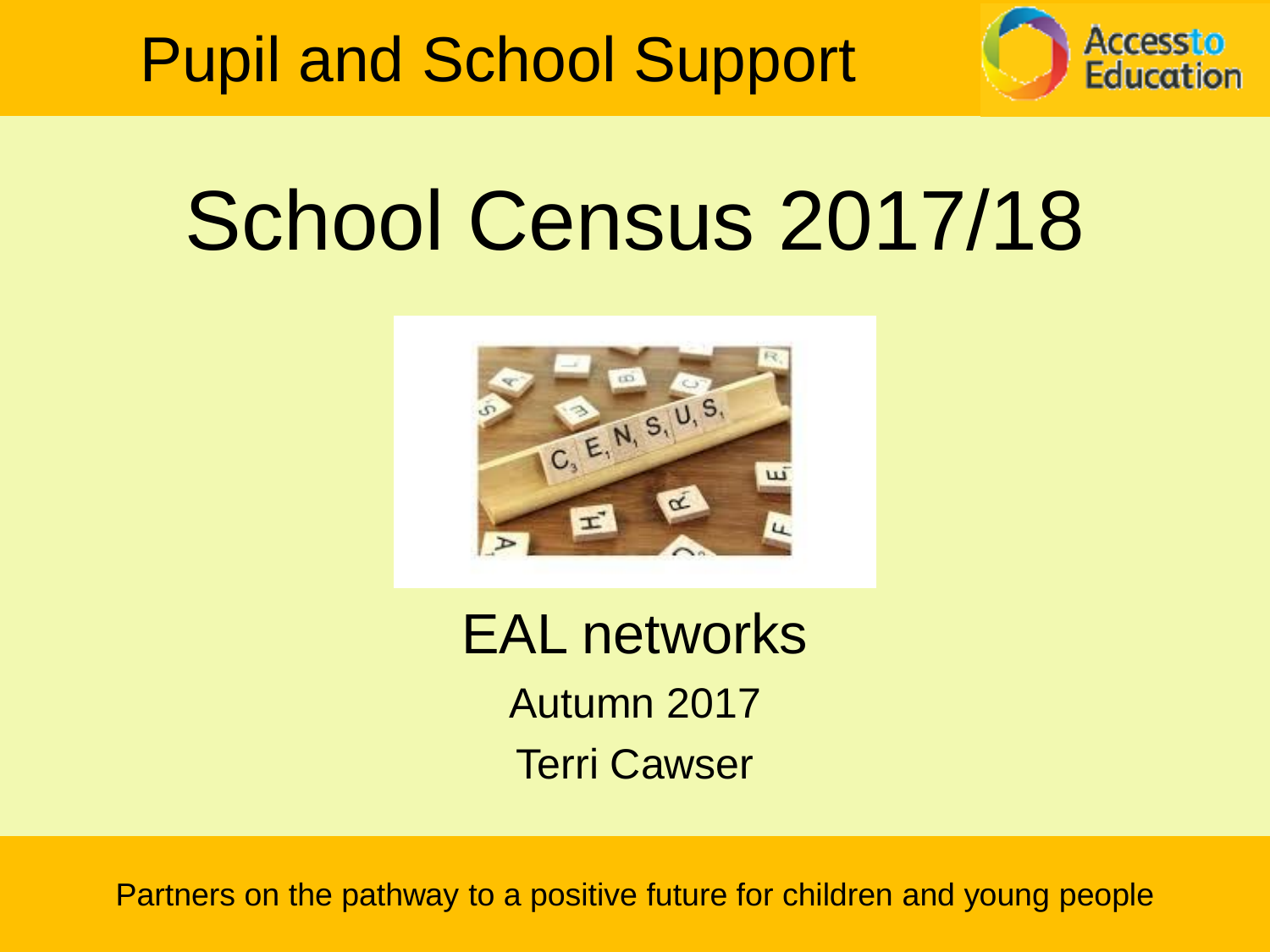### Aims

- Reminders of what information is needed and when
- Discussion of key points regarding the collection of information
- Updates on the Proficiency in English Codes
- Discussion around the process of gathering information last year
- Sharing of good practice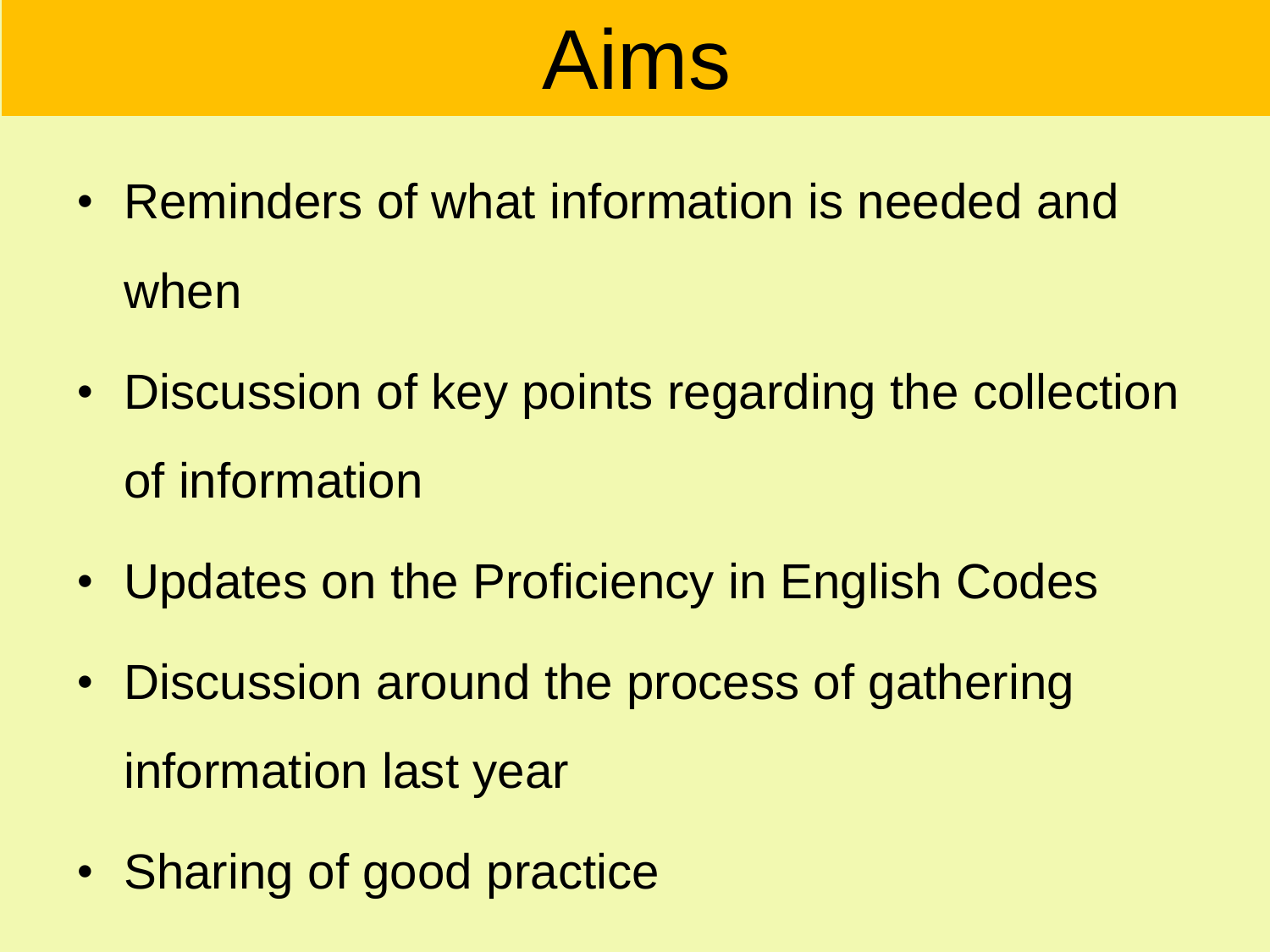## Key Dates

• Collection of the proficiency in English and the ethnicity indicators only happens in the **Spring census** (January collection date). All the other EAL indicators (e.g. Language code, country of birth, pupil nationality) are collected **throughout the year.** 

• Guidance document however does state that "Most of the data collected in the school census is that which a well-managed school would be expected to us for its own purposes."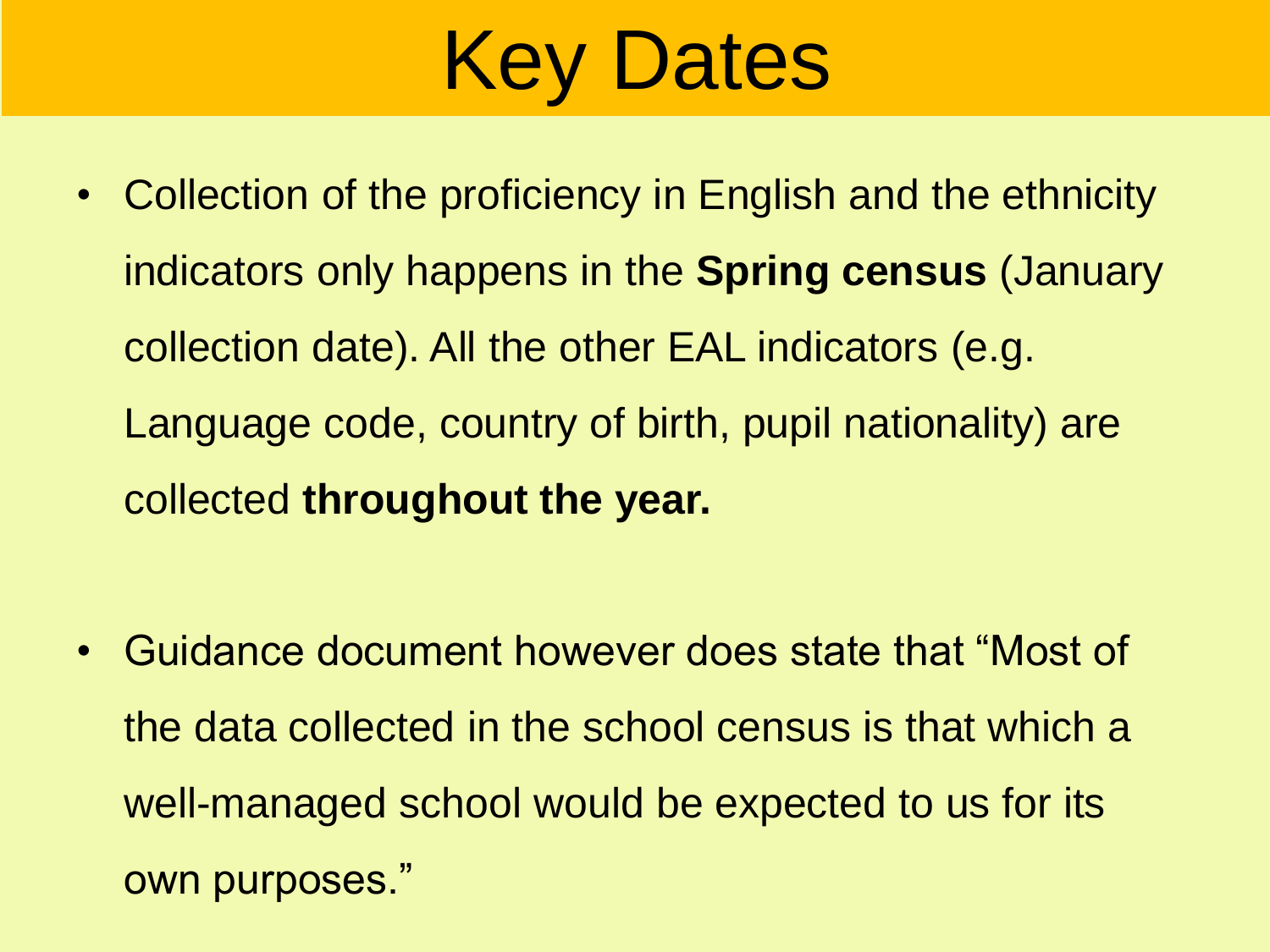### **5.3.1 Ethnicity (All Schools)**

• Ethnicity is collected for all pupils and records the ethnicity **as stated** by the parent/ guardian or pupil.

• Ethnicity is a personal awareness of a common cultural identity and relates to how a person feels and not how others perceive them. It is a subjective decision as to which category a person places themselves in and does not infer any other characteristics such as religion or country of origin.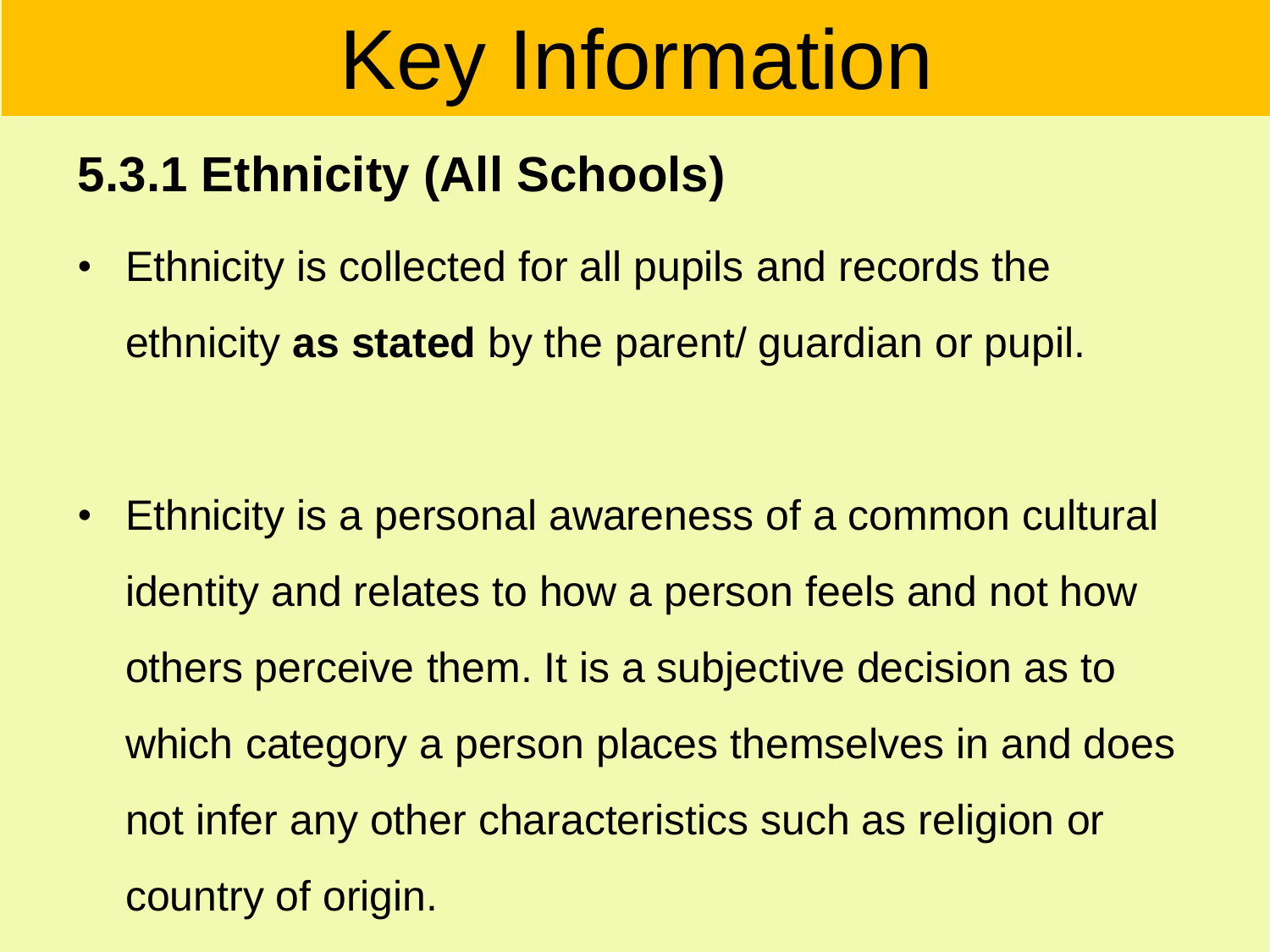• The school **must not** ascribe any ethnicity to the pupil. This information **must** come from the parent/guardian or pupil. Where the ethnicity has not yet been collected this is recorded as 'NOBT' (Information not yet obtained). Where a parent/guardian or pupil declines to provide ethnicity data, code 'REFU' (refused) is recorded and returned.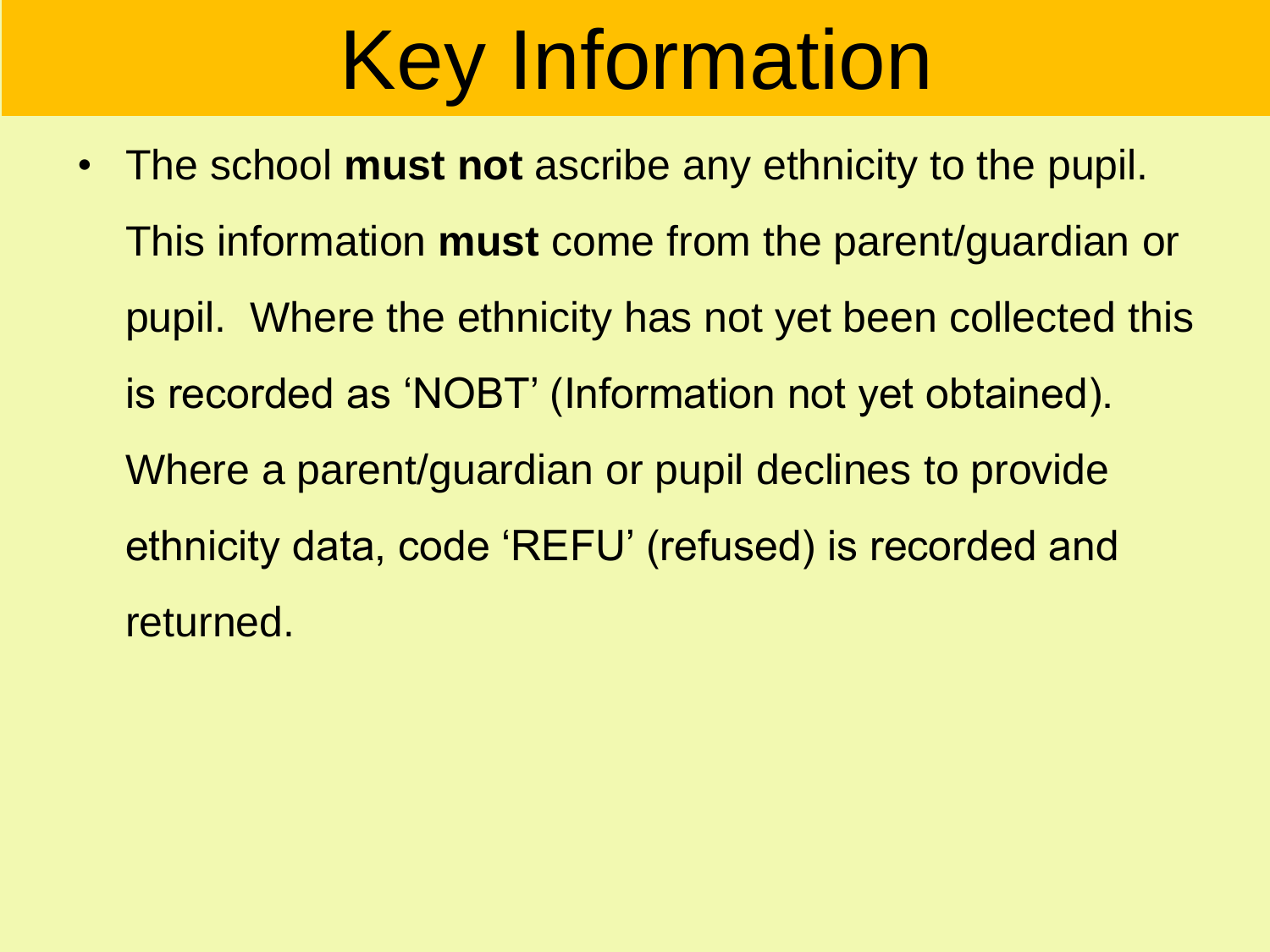### **5.3.2 Language Code (All Schools) (Used for funding)**

- Language is collected for all pupils and records the language as stated by the parent/guardian or child.
- Schools should record a pupil's first language where this is not English – that is:

where the pupils has been exposed to a language other than English during early development and continues to be exposed to this language in the home or community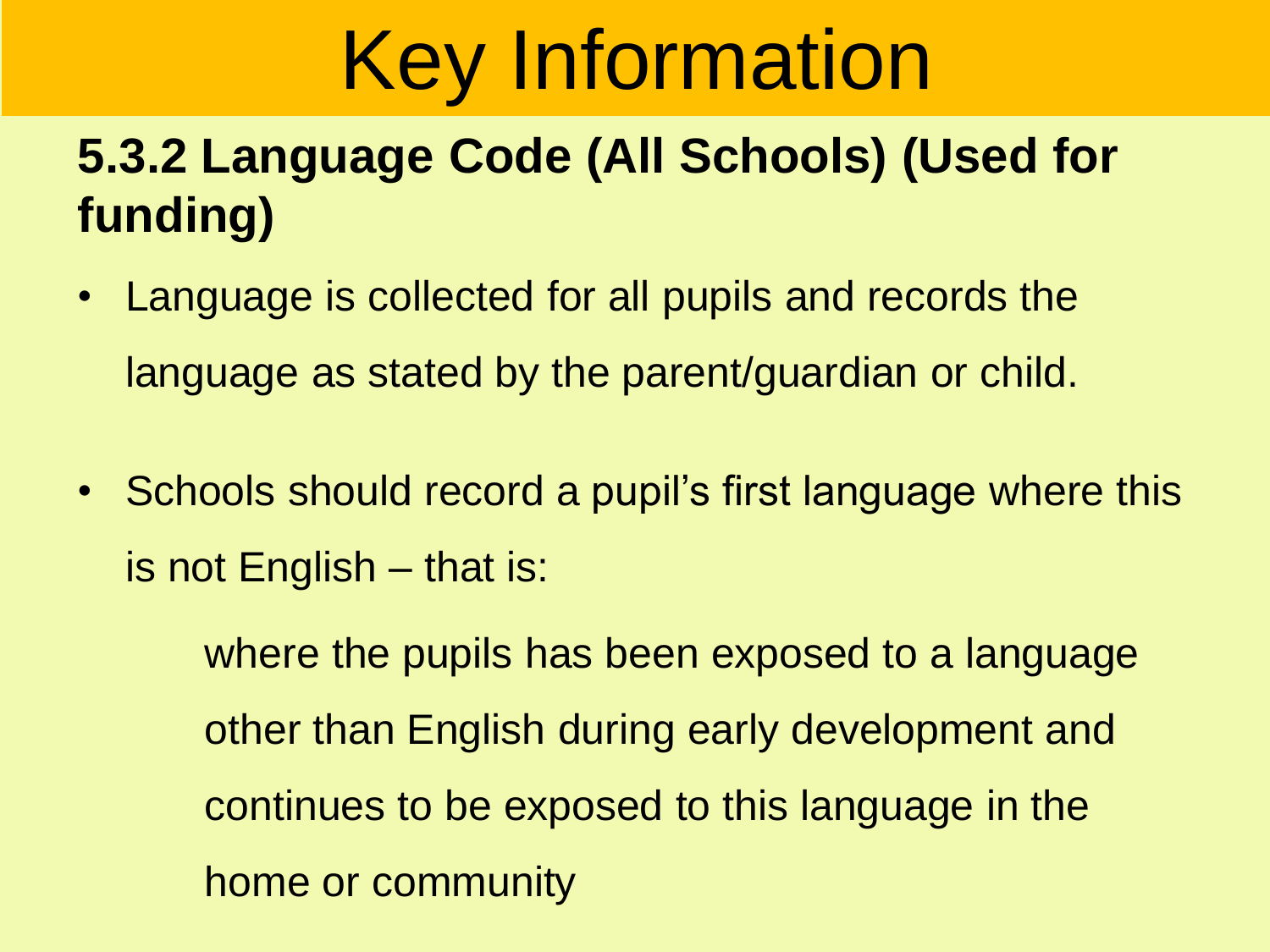- The school must not ascribe a specific language to the pupil. The codes **ENB** (Not known but believed to be English) and **OTB** (Not known but believed to be other that English) are only appropriate to use where **all** of the following conditions apply:
	- Pupil's first language is not known with absolute certainty
	- Parents have not responded to enquires
	- School is able to judge with a high degree of confidence whether the pupil's language is English or not

• Where the parent/guardian or pupil have declined to provide a first language, then code '**REF**' (refused) must be used.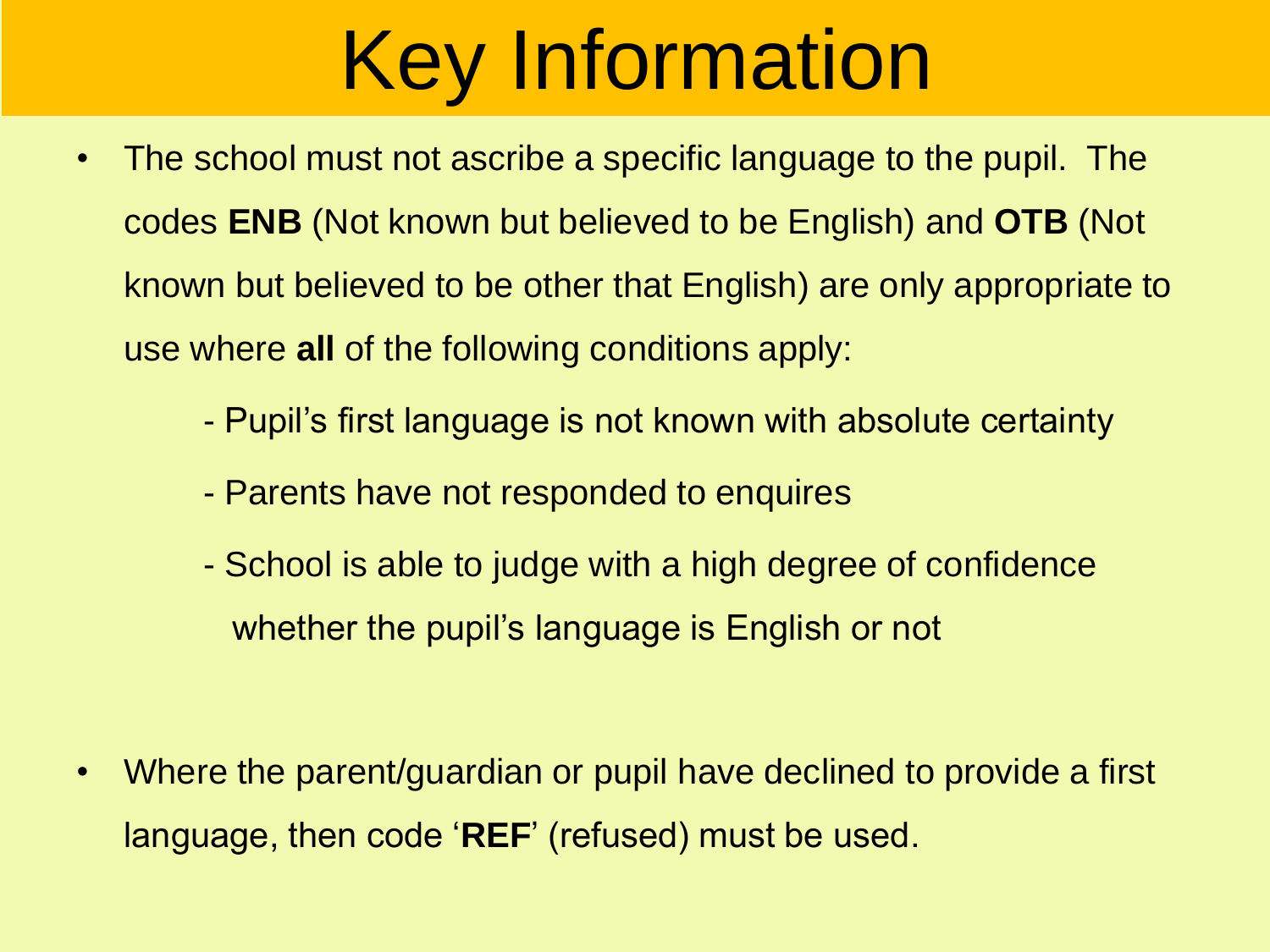### **5.3.3 Proficiency in English (All Schools )**

Proficiency in English is required for all pupils recorded on roll in the census where **BOTH** of the following conditions apply:

• Language has been recorded as anything other than 'English', 'Believed to be English' or 'British Sign Language' in that census (that is <Language> is **not**  equal to 'ENG', 'ENB' or 'BSL')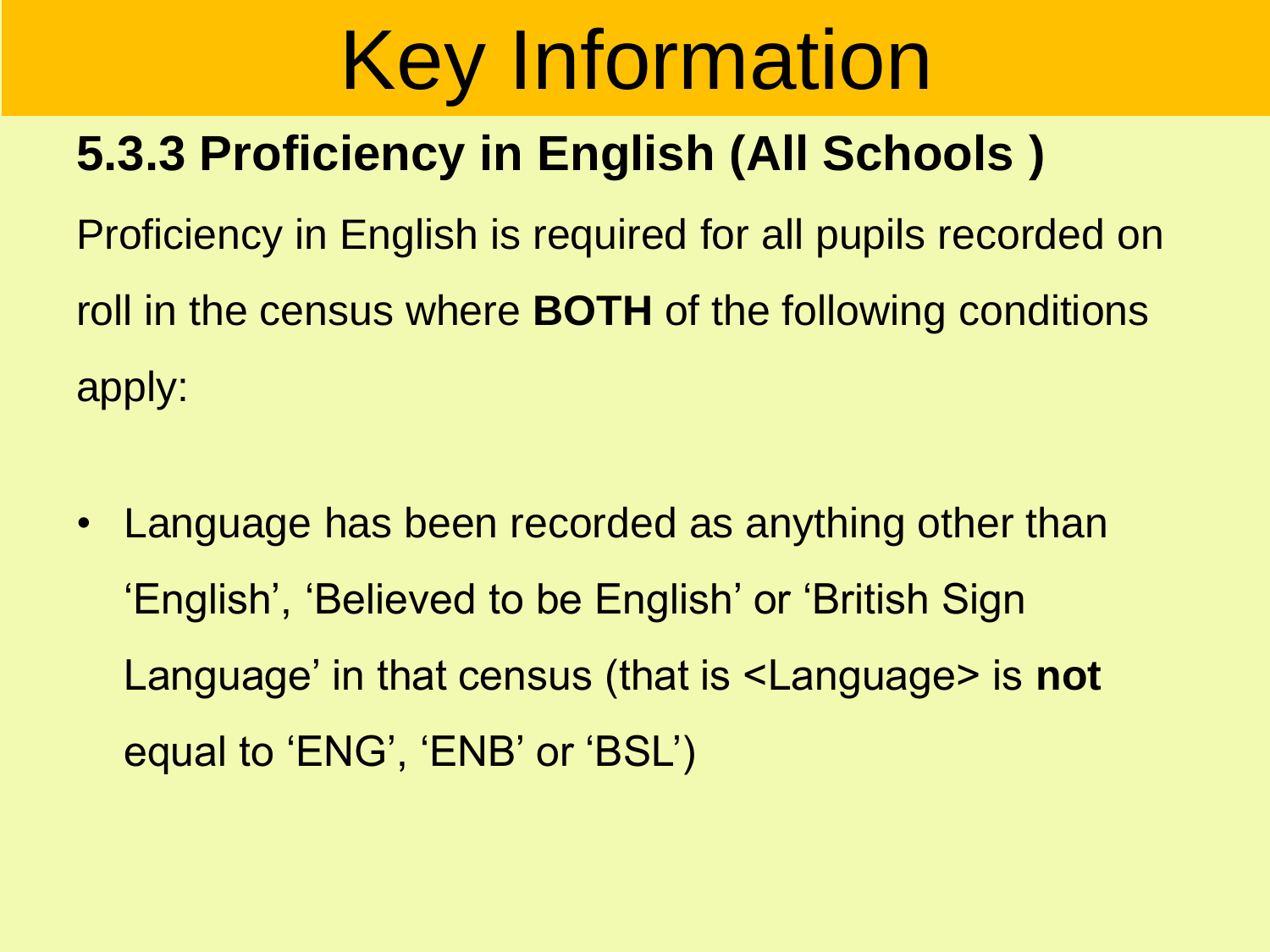#### **AND**

• The actual national curriculum year group recorded is 'Reception' or above (or the pupil is aged 4 and above as at 31 August 2017 where national curriculum does not apply.)

#### **More on these codes later**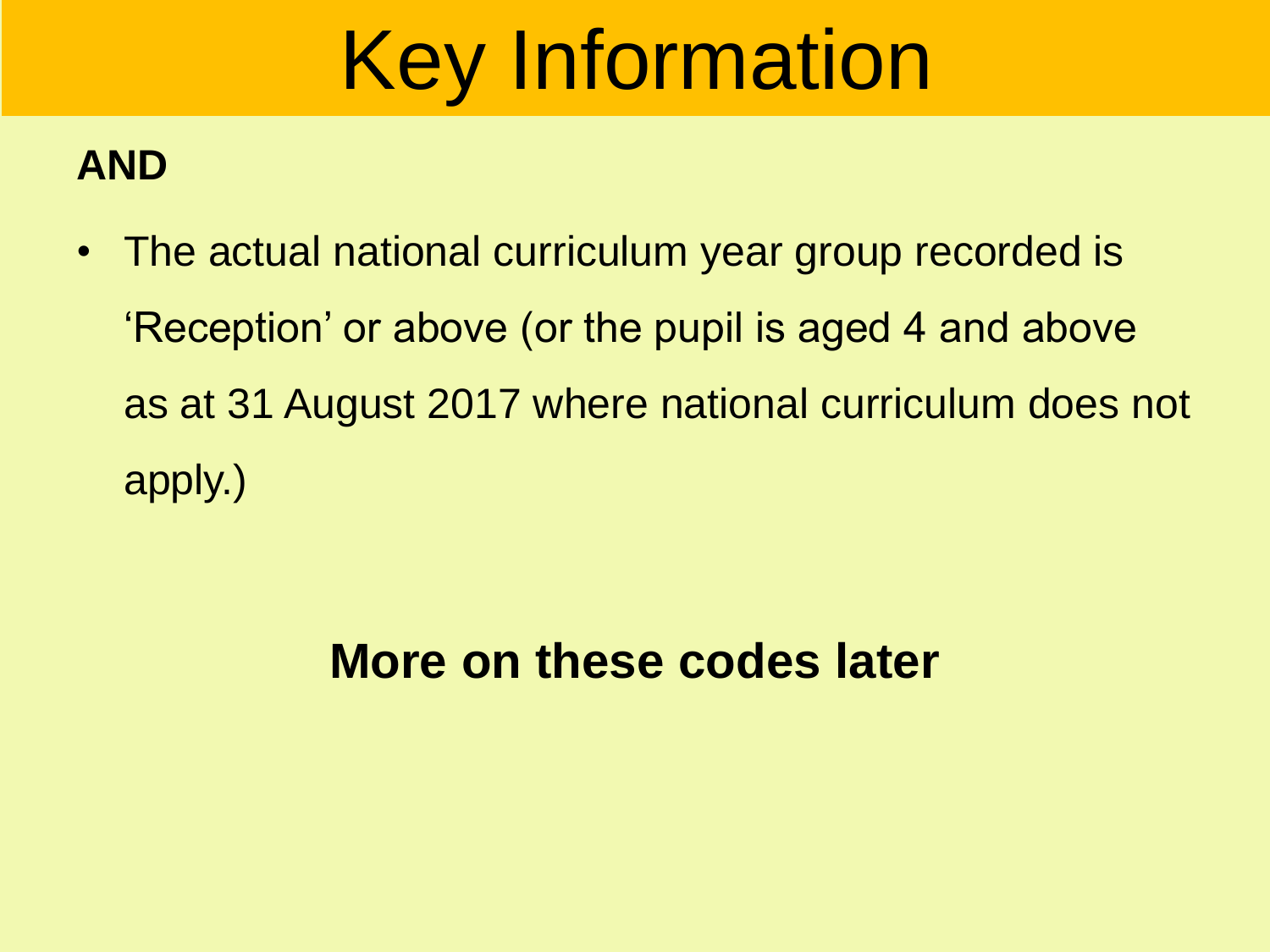### **5.3.4 Country of Birth (All Schools)**

• Country of birth is collected for all pupils and records the country in which the pupils was born, as stated by the parent/guardian or child.

Country of birth must be as declared by the parent / guardian or pupil. There is absolutely **no requirement** for schools to request, or see, any documentary evidence of a pupil's country of birth. Schools **must not**  request to see any documentation (such as: a passport or birth certificate) to verify the information declared by the parent / guardian or pupil for the purposes of the census.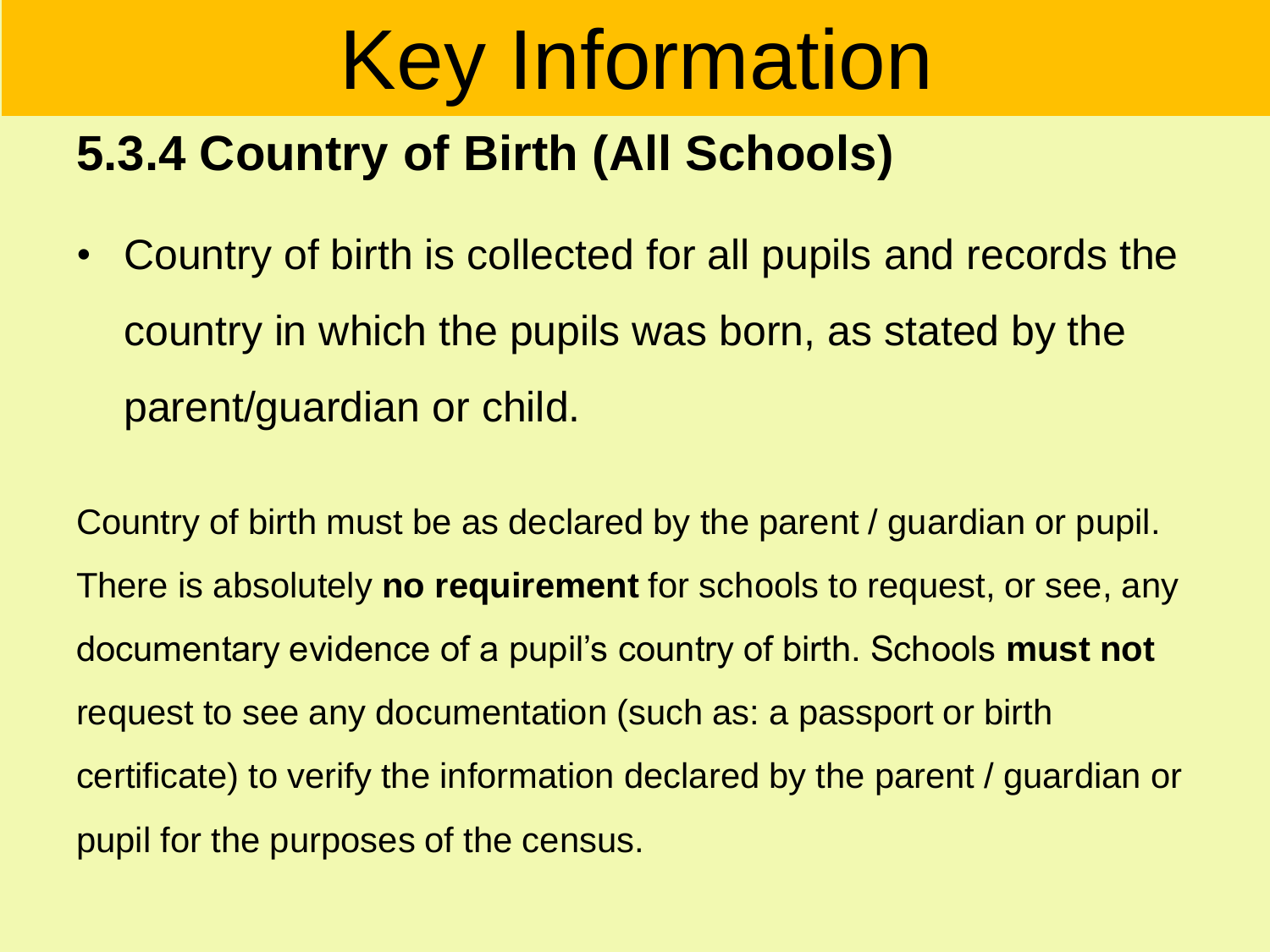Where a child was born in unusual circumstances – such as: outside of national boundaries (in international water) - the pupil may be classified as "**stateless**".

The school must not ascribe a country of birth to the pupil but may, where appropriate, use the following codes:

- $\bullet$ '**refused**' – where the parent or guardian has declined to provide the information requested
- '**not yet obtained**' - where the data has not been obtained by census day
- **'not known**' this code is only to be used where a guardian or adoptive parent has taken care of the child and this information is not known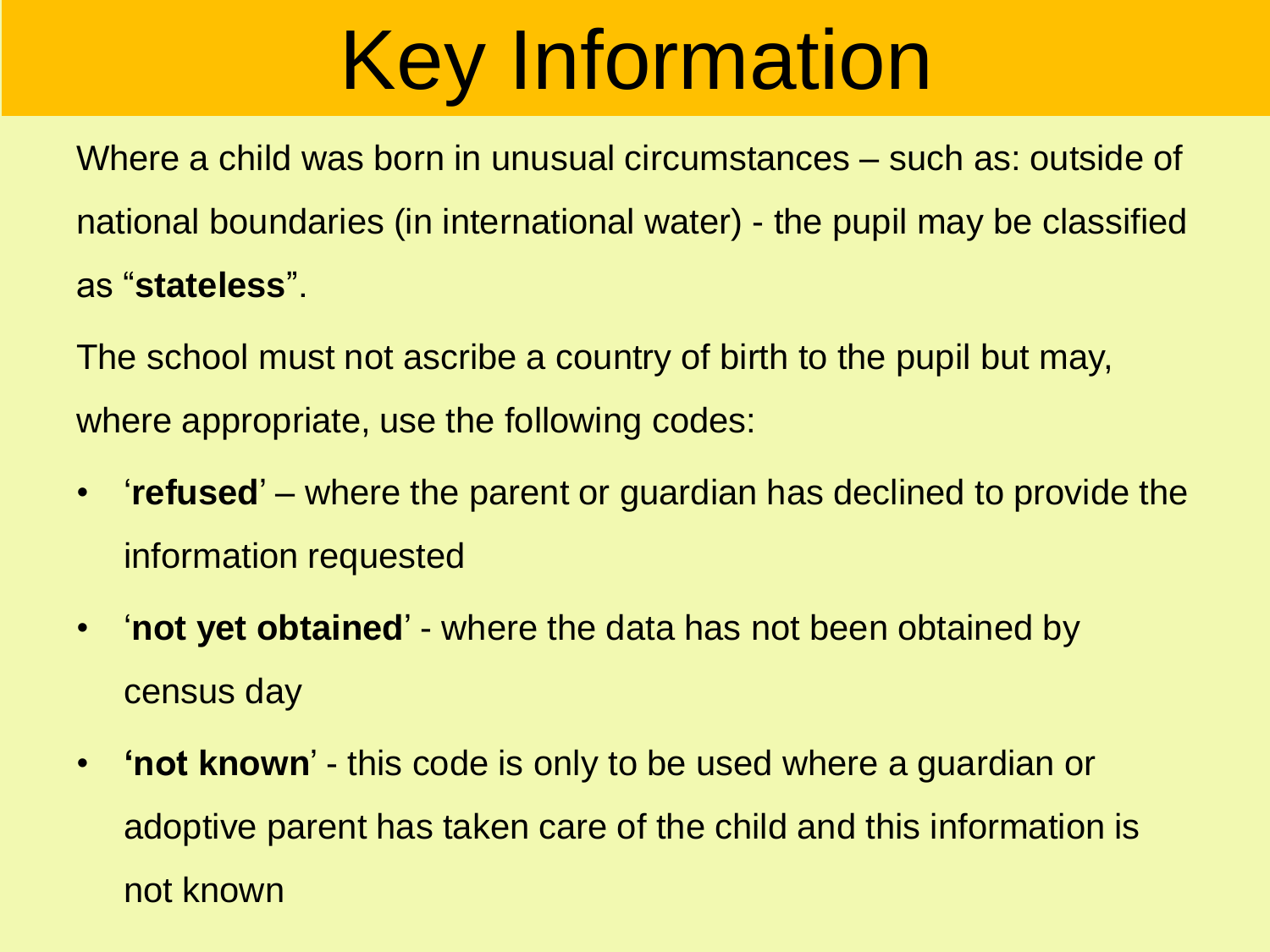#### **5.3.5 Pupil nationality [All schools]**

• Pupil nationality is collected for all pupils and records the nationality of the pupil as stated by the parent / guardian or child.

Nationality must be as declared by the parent / guardian or pupil. There is absolutely **no requirement** for schools to request, or see, any documentary evidence of a pupil's nationality. Schools **must not**  request to see any documentation (such as: a passport or birth certificate) to verify the information declared by the parent / guardian or pupil for the purposes of the census.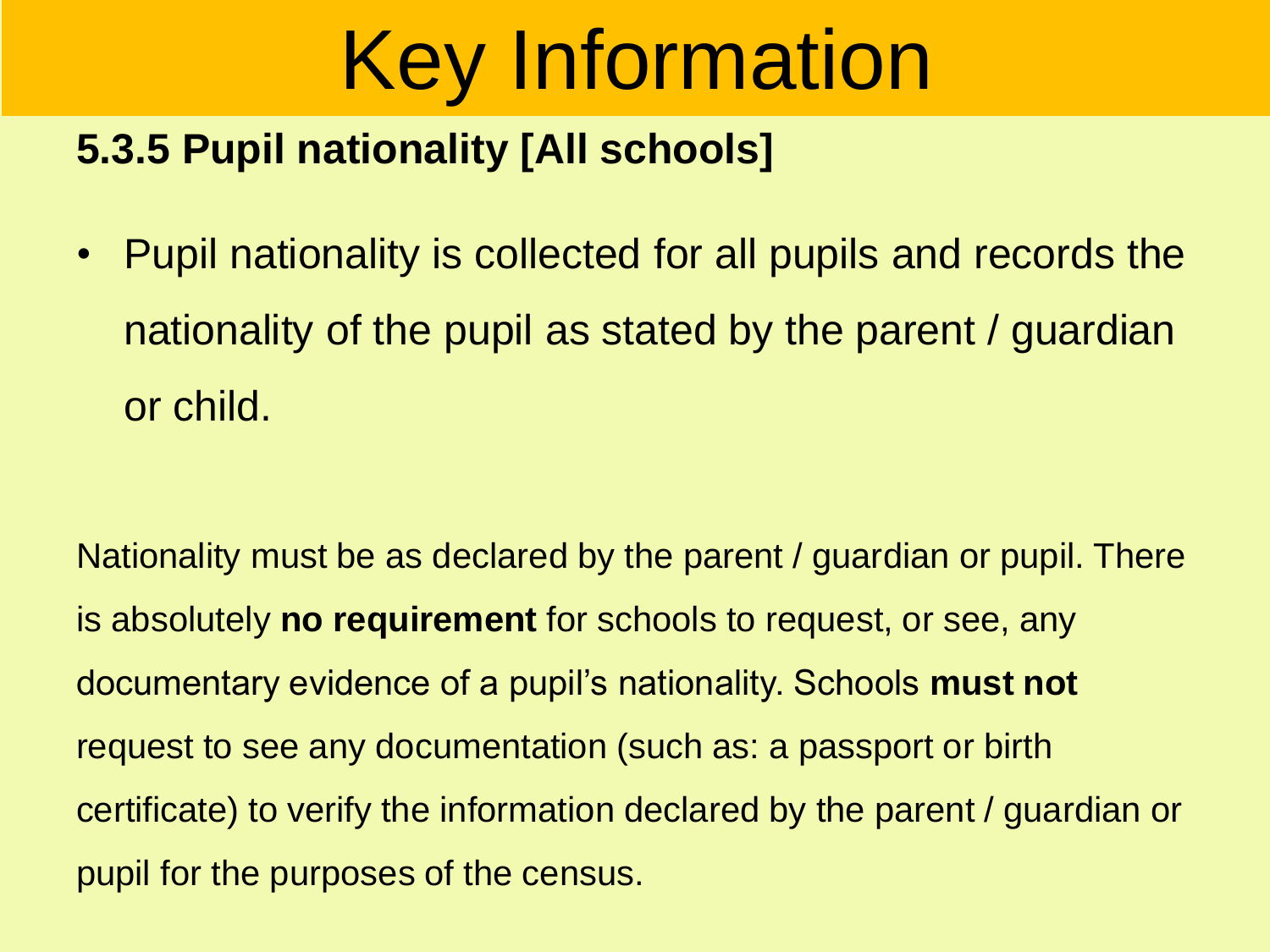- For pupils with 'Multiple Nationality' (also known as 'Dual Nationality') more than one nationality may be recorded.
- Where the child was born in unusual circumstances; such as: outside of national boundaries (in international water), the pupil may be classified under the nationality of the parent or as "stateless".
- The school must not ascribe nationality to the pupil but may, where appropriate, use the following codes:
- $\bullet$ '**refused**' – where the parent or guardian has declined to provide the information requested
- 'not yet obtained' where the data has not been obtained by census day
- $\bullet$ '**not known**' - this code is only to be used where a guardian or adoptive parent has taken care of the child and this information is not known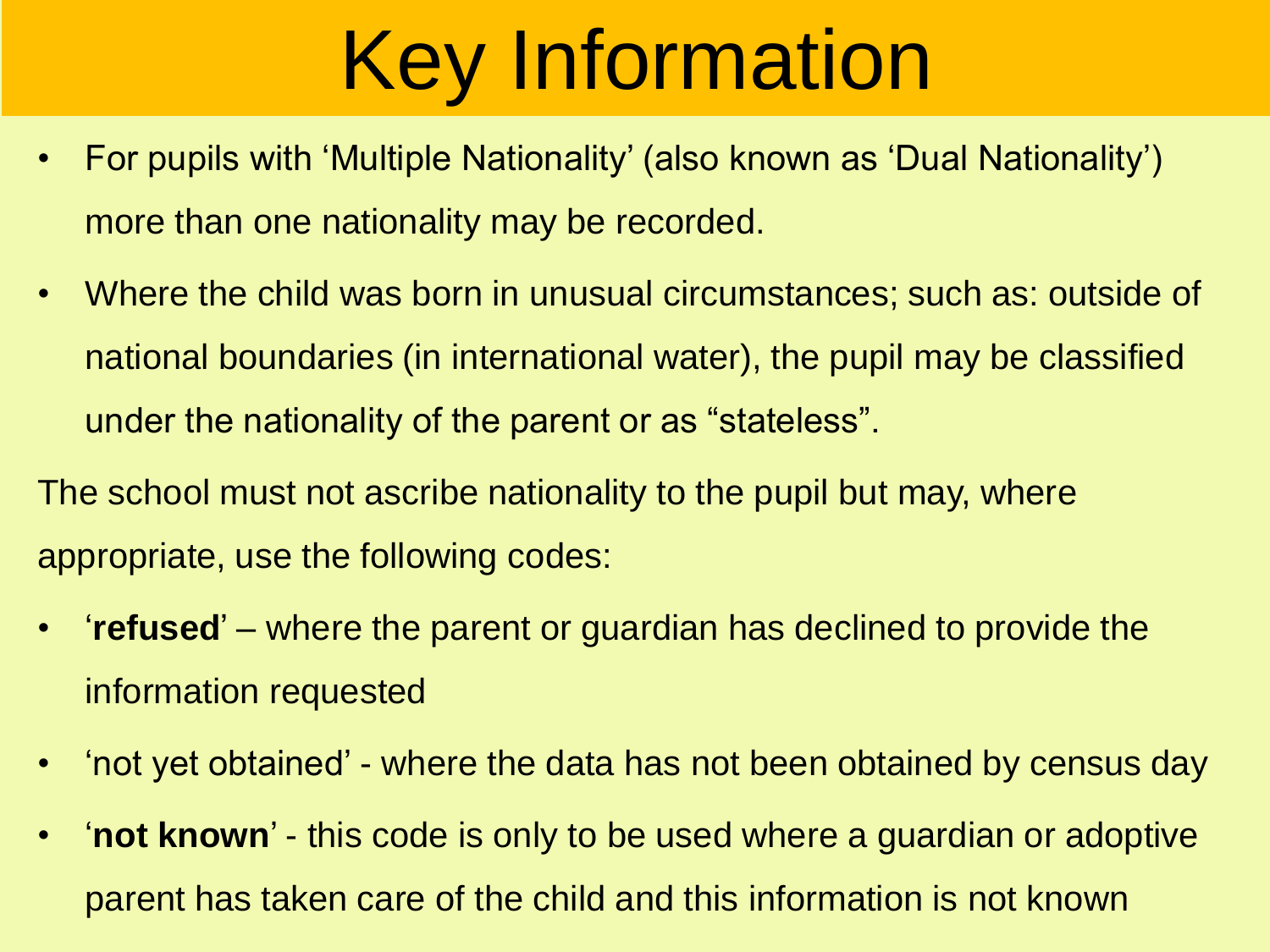#### **1.2.3 Collection of pupil characteristics from parents / guardians or pupils**

Whilst it is not possible for a parent / guardian or an individual pupil to opt out of the school census collection; the following data items:

- ethnicity
- language
- country of birth
- nationality

must always be reported as declared by the parent / guardian or the pupil (where a pupil is deemed mature enough to have capacity to understand and agree to share their personal data with others).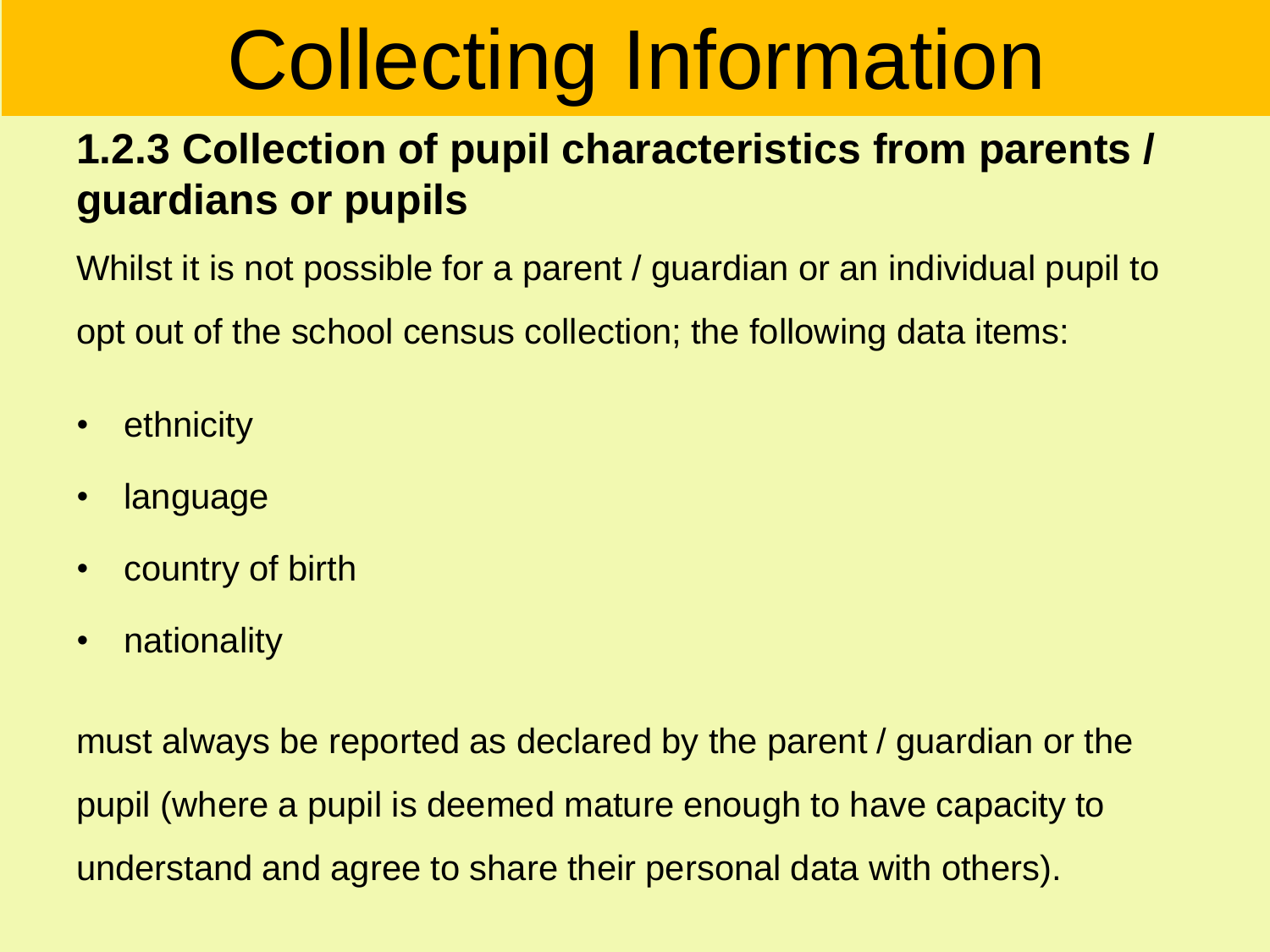#### **1.2.3.1 Data subject right of refusal**

• When collecting the data items listed above from the parent / guardian or pupil schools must ensure that they are made aware of their right to decline to provide data on pupil nationality and country of birth. Where they exercise this right, the information is returned in the census using the code '**refused**'.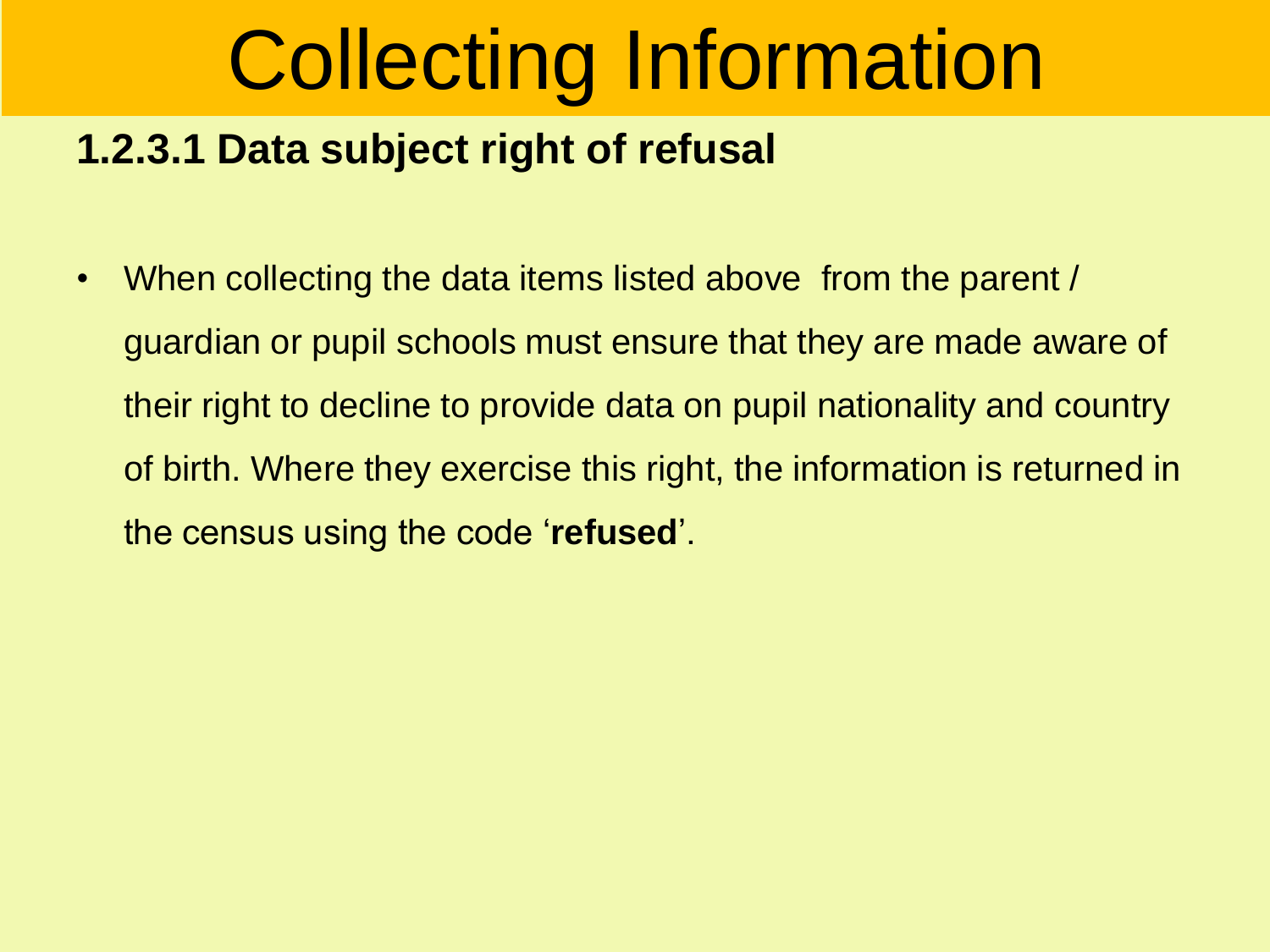#### **1.2.3.2 Data subject right of retraction**

• When collecting data on pupil nationality and country of birth from the parent / guardian or pupil schools must ensure that they are made aware of their right to retract previously submitted data with respect to any nationality or country of birth information returned in a previous census. The parent / guardian or pupil must inform their school of this decision and the school will then update their MIS to show that the data subject has declined to provide this information, using code '**refused**'. This will then be transferred to the department within the next school census collection after the update has been made and the department will remove from our systems any information previously collected via the school census on country of birth and nationality.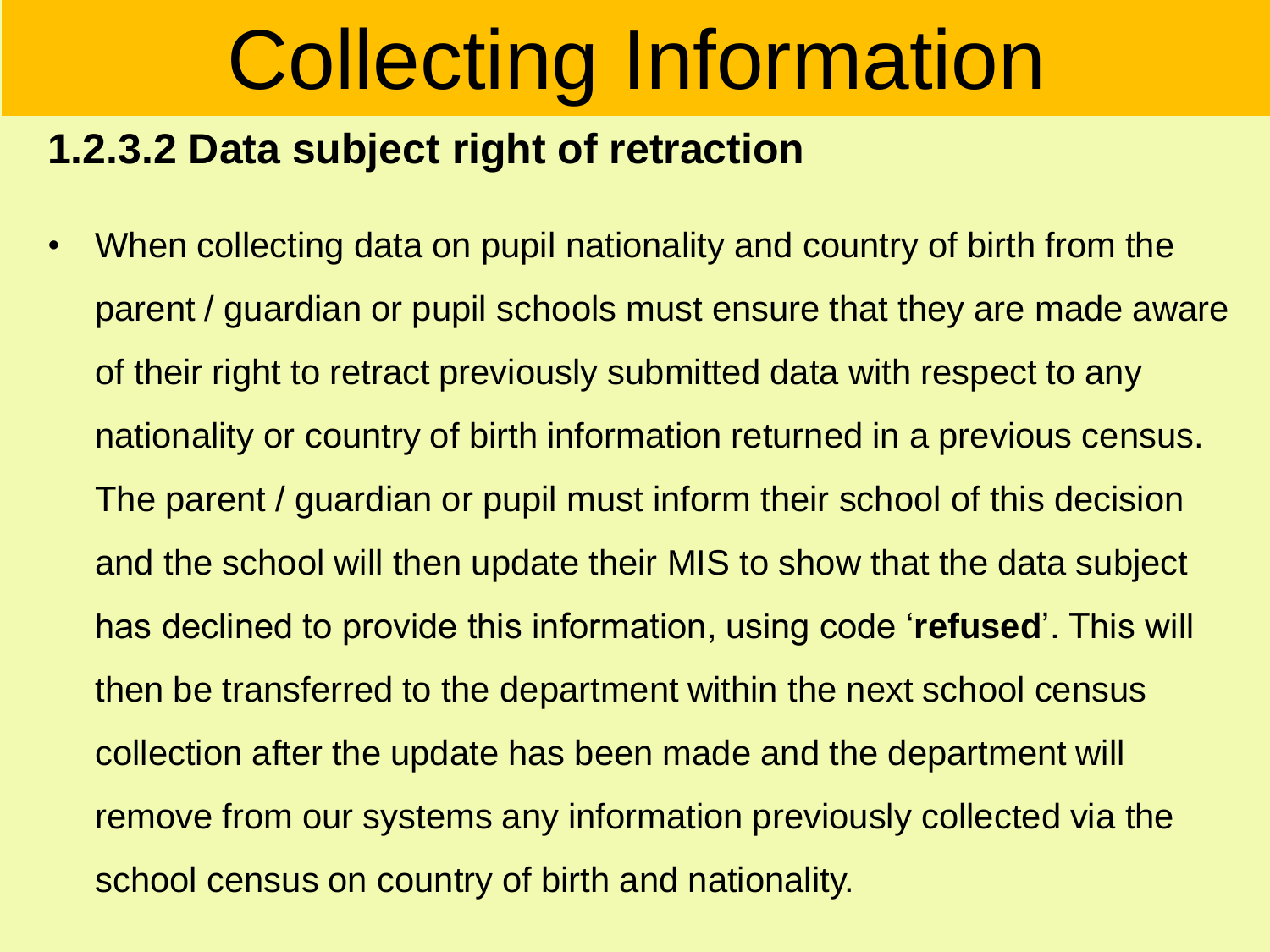**1.2.3.3 When is it appropriate to collect information direct from a child / pupil?**

• Information may only be requested directly from a child / pupil where they are deemed mature enough to have capacity to understand and agree to share their personal data with others.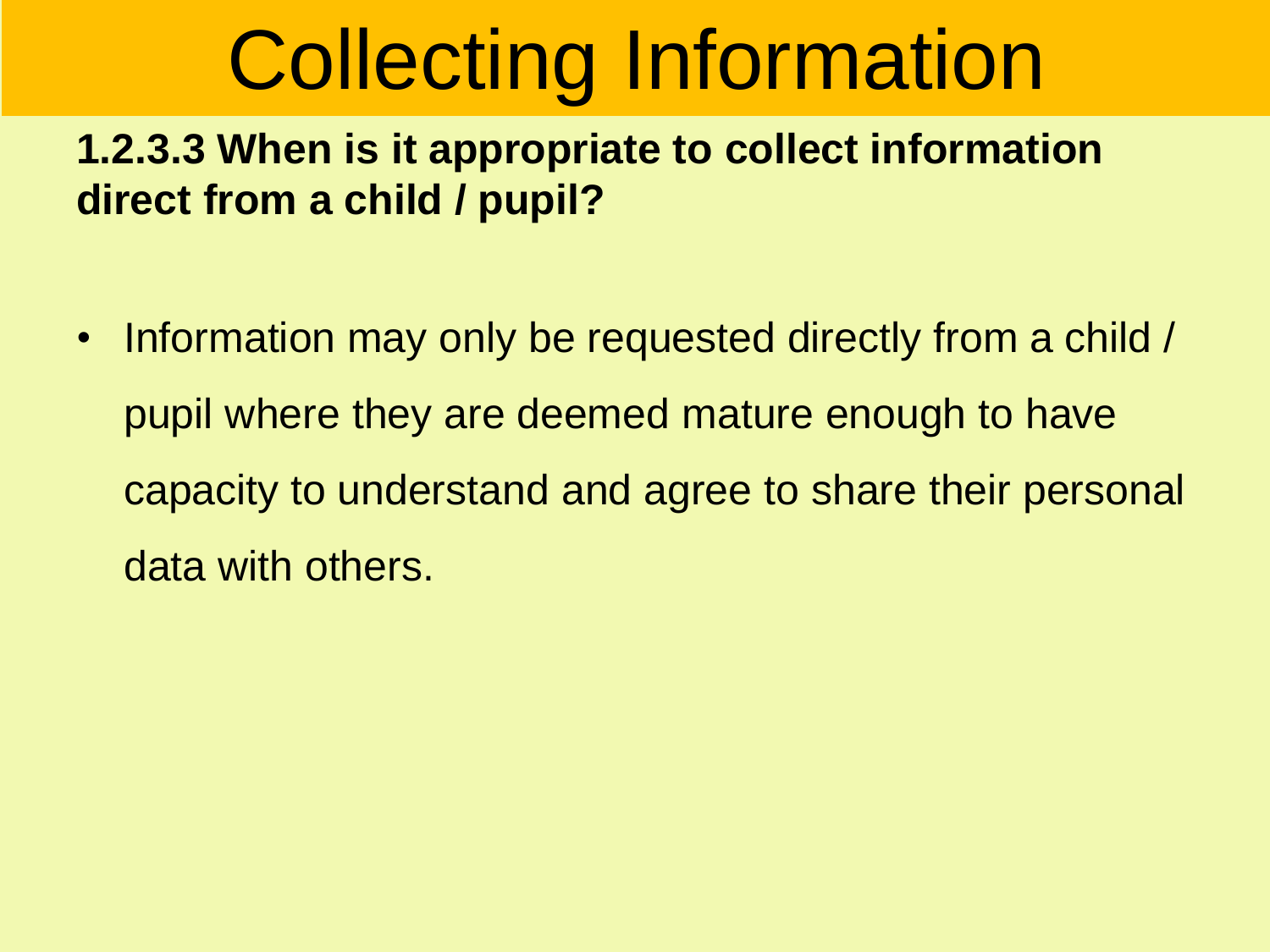### Language proficiency codes

 $Code A = New to English$ 

Code B = Early Acquisition

Code C = Developing Competence

Code D = Competent

 $Code E = Fluent$ 

Code N = Not Yet Assessed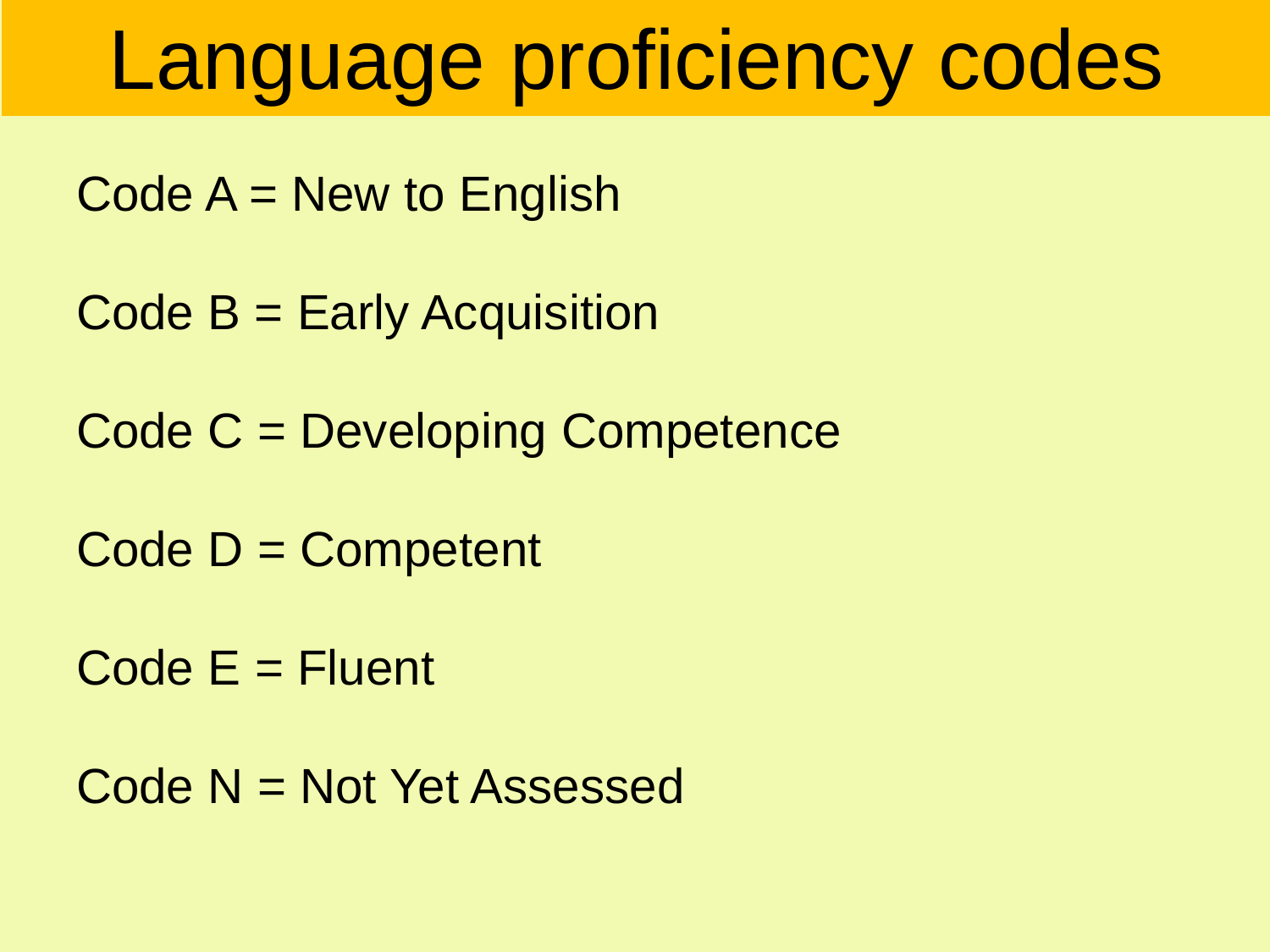### Working/Not Working

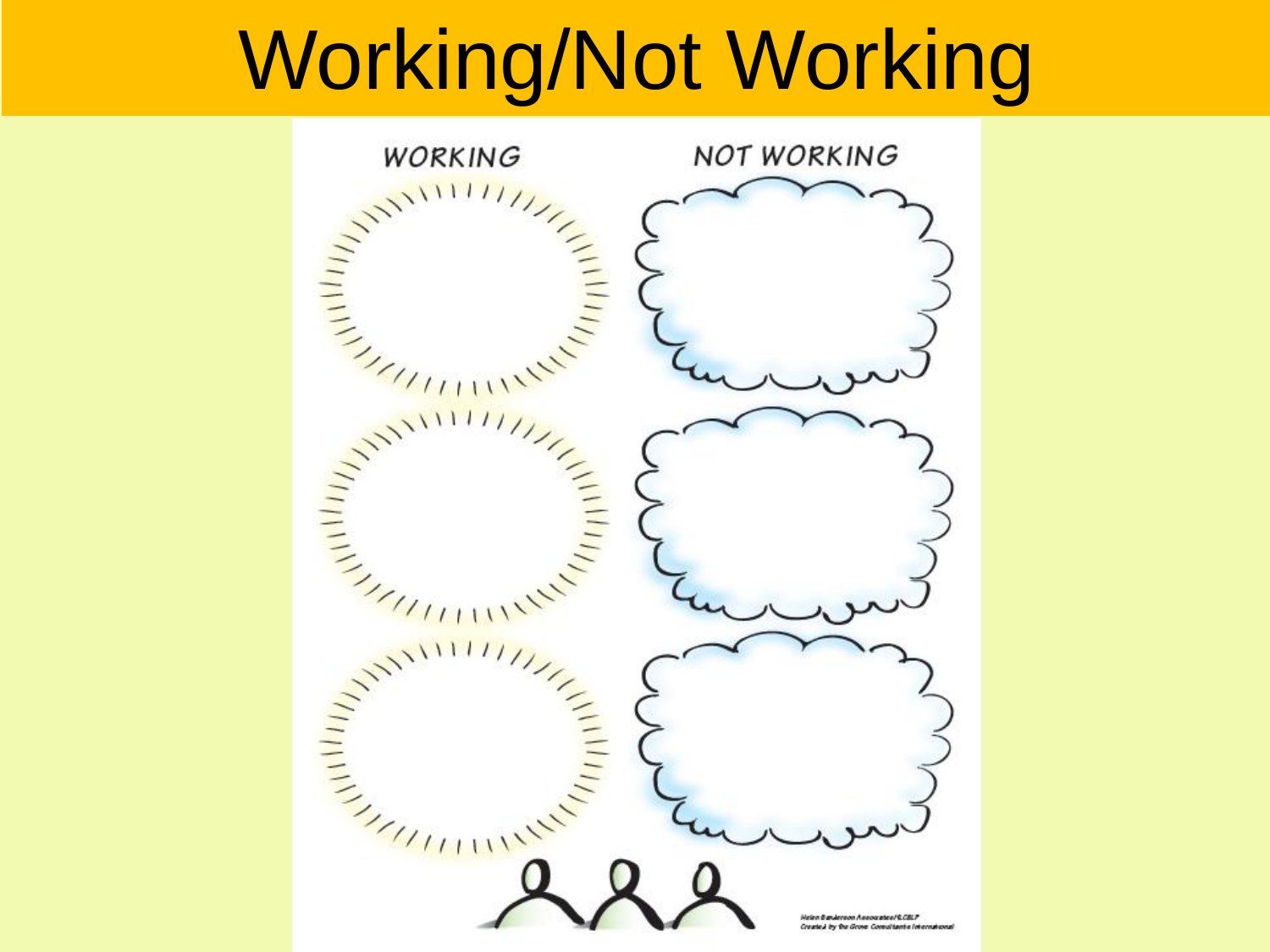### Sharing of Good Practice

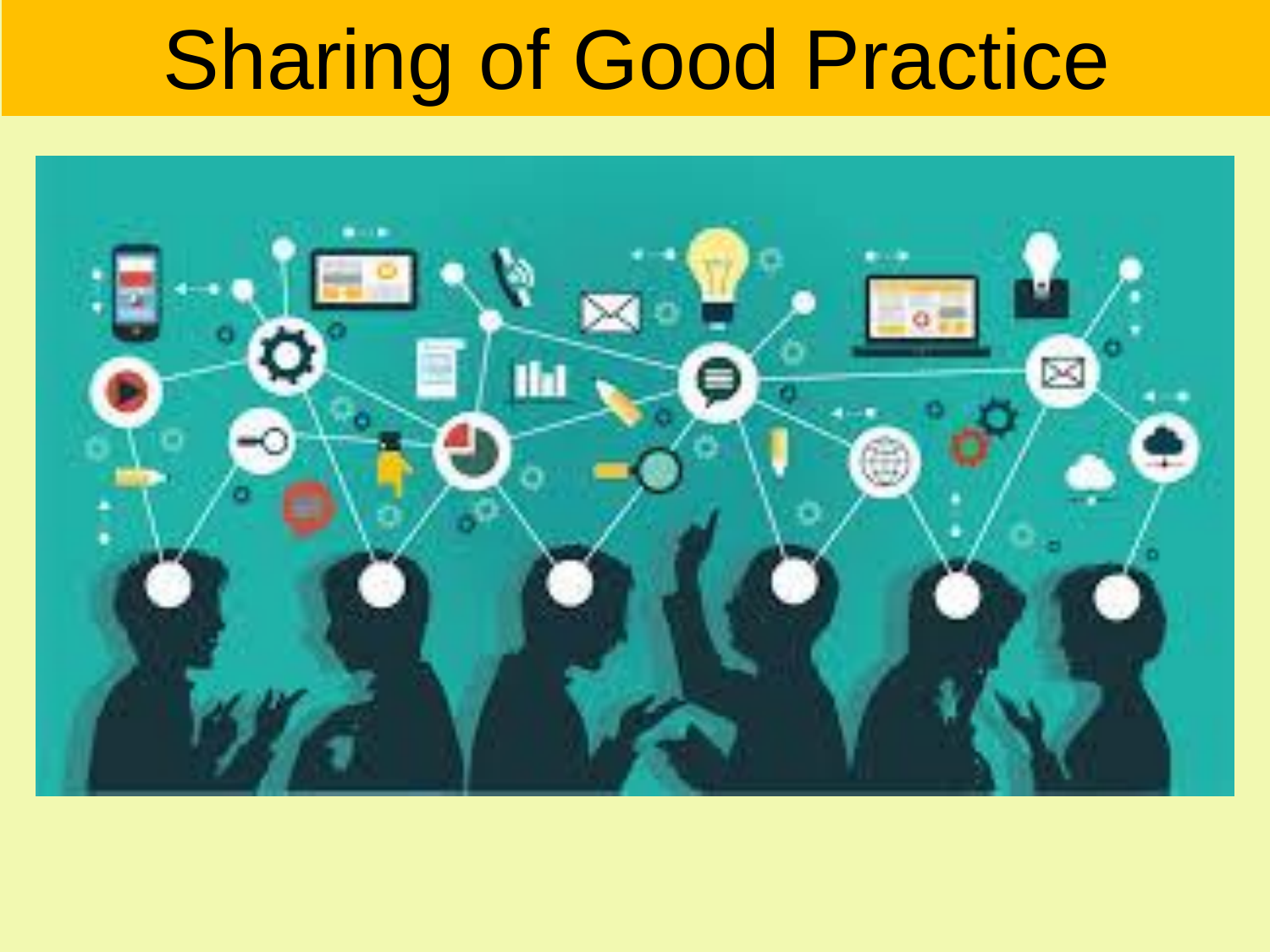### Final Point

- Statutory
- Best Fit
- Teacher Assessment
- Use the data